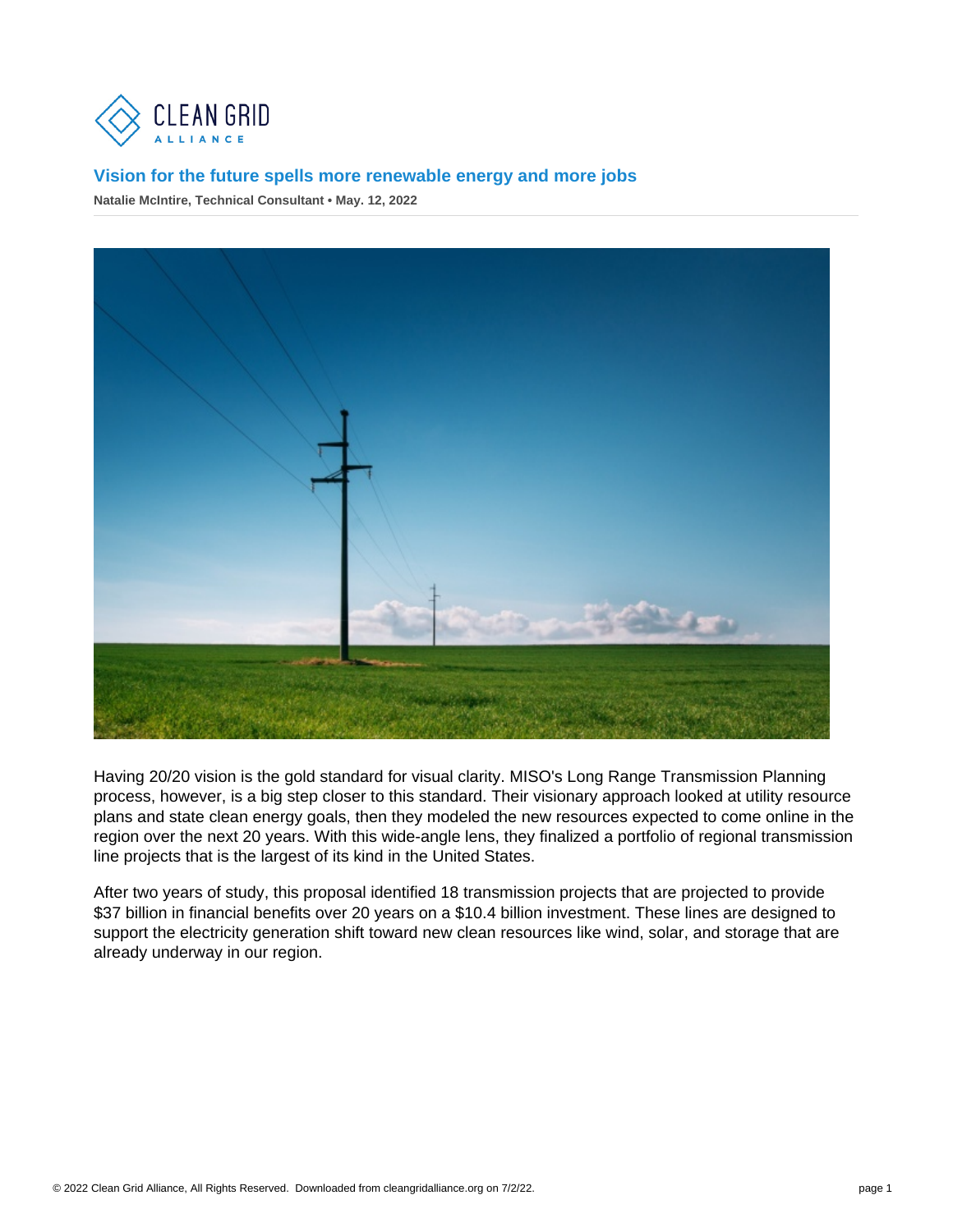

**MISO** 

In order to make this shift reliably, the region needs more transmission to deliver that energy to load, and to maintain a stable grid with the increase in variable generation.



## **If you build it, they will come**

The Long Range Transmission Planning process has come none-to-soon. It has been 10 years since MISO approved a portfolio of transmission projects. The Multi-Value Project (MVP) portfolio of 17 new transmission lines was approved in 2011 and were designed to support the new clean generation needed to meet the state clean energy goals at that time. The MVPs were originally projected to cost an estimated \$5.1 billion, and support about 25,000 megawatts of new clean generation. The old adage of "if you build it they will come," held true. Those lines did in fact help support significant wind generation. Installed wind capacity in the Midwest grew to approximately 28.5 gigawatts. Those lines are already fully subscribed, with one line yet to be built, and this next set of lines is desperately needed for utilities in MISO North to continue their shift toward cleaner electricity. The new LRTP lines will not only help